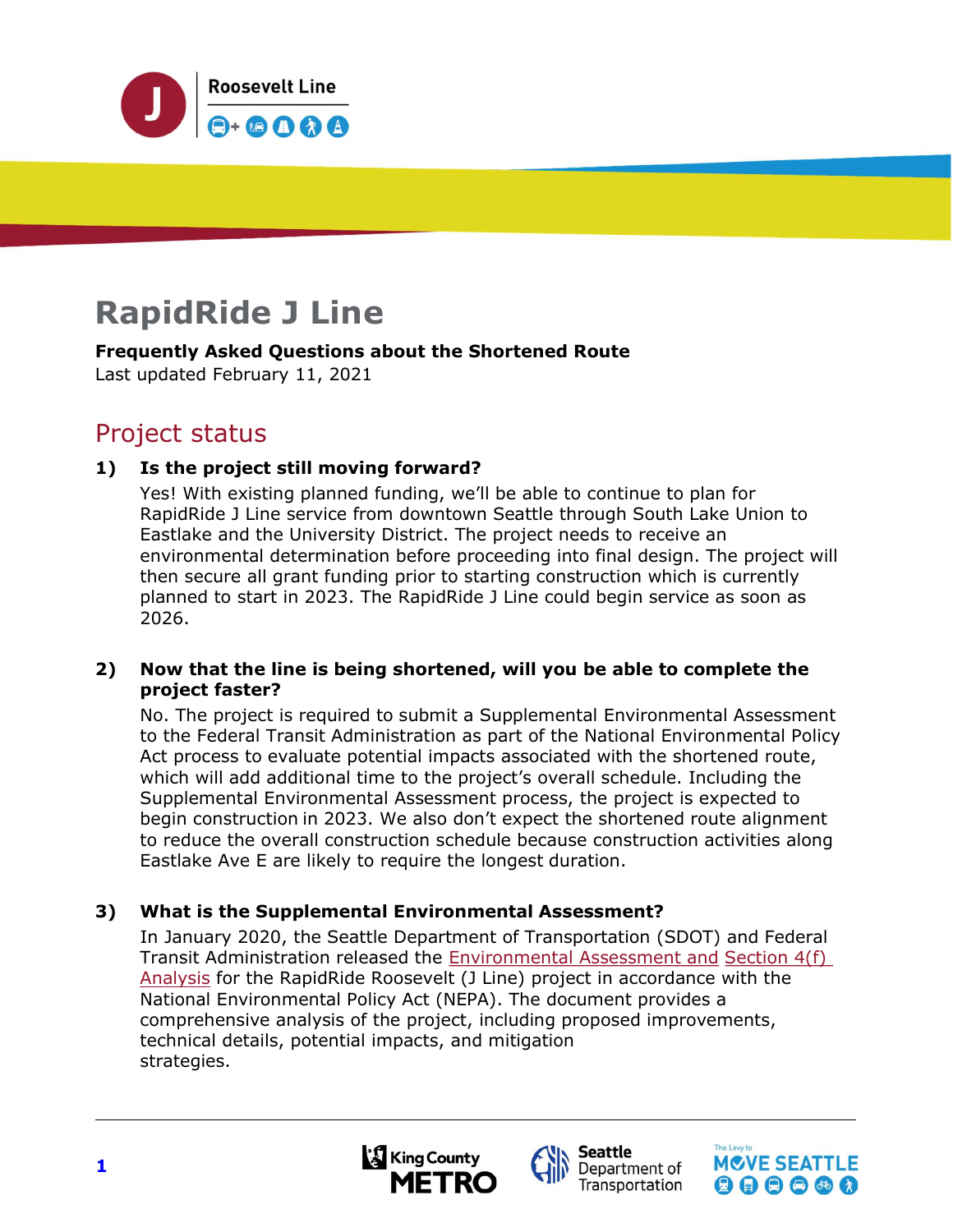

Before we advance into final design, as noted above, the project is required to submit a Supplemental Environmental Assessment to the Federal Transit Administration to analyze any new impacts from the shortened route, north of the University Bridge. The Supplemental Environmental Assessment will include a formal public comment period in 2021. The Federal Transit Administration will then make an environmental determination based on both the original assessment and the Supplemental Environmental Assessment. The nearly 400 comments we received on the original Environmental Assessment will be addressed when the environmental determination is issued.

With the Supplemental Environmental Assessment process, construction for the project is now expected to start in 2023.

#### 4) Will the modified RapidRide J Line still maintain RapidRide levels of service?

Yes. The modified route will still meet RapidRide levels of service.

The Supplemental Environmental Assessment will evaluate the shortened alignment's specific impacts on service, including travel time and frequency. Some stations near the U District Link Station may include a modified RapidRide station design due to space constrains and rider needs. For example, the final northbound station will not include a shelter because riders are only dropped off there, so people aren't waiting for a bus at this location.

# 5) Will the project name be changed from RapidRide Roosevelt to something else?

When service starts, the route will be called the RapidRide J Line, so we've started to use RapidRide J Line to describe the construction project as well. To support that transition, we've used a combined name for the past year: RapidRide Roosevelt Project (RapidRide J Line). The ongoing Environmental Assessment refers to the project as the RapidRide Roosevelt project. To avoid confusion, we'll continue to use both names until we receive an environmental determination.

# 6) With COVID-19 changing travel patterns, is RapidRide J Line still needed?

While COVID-19 is unprecedented, our communities still need RapidRide J Line.

- The University of Washington and surrounding commercial district are more stable demand drivers. During COVID, the current route 70 has maintained a high ridership.
- Given the rise in telework, households may also decide to downsize to one car and rely on transit more actively.





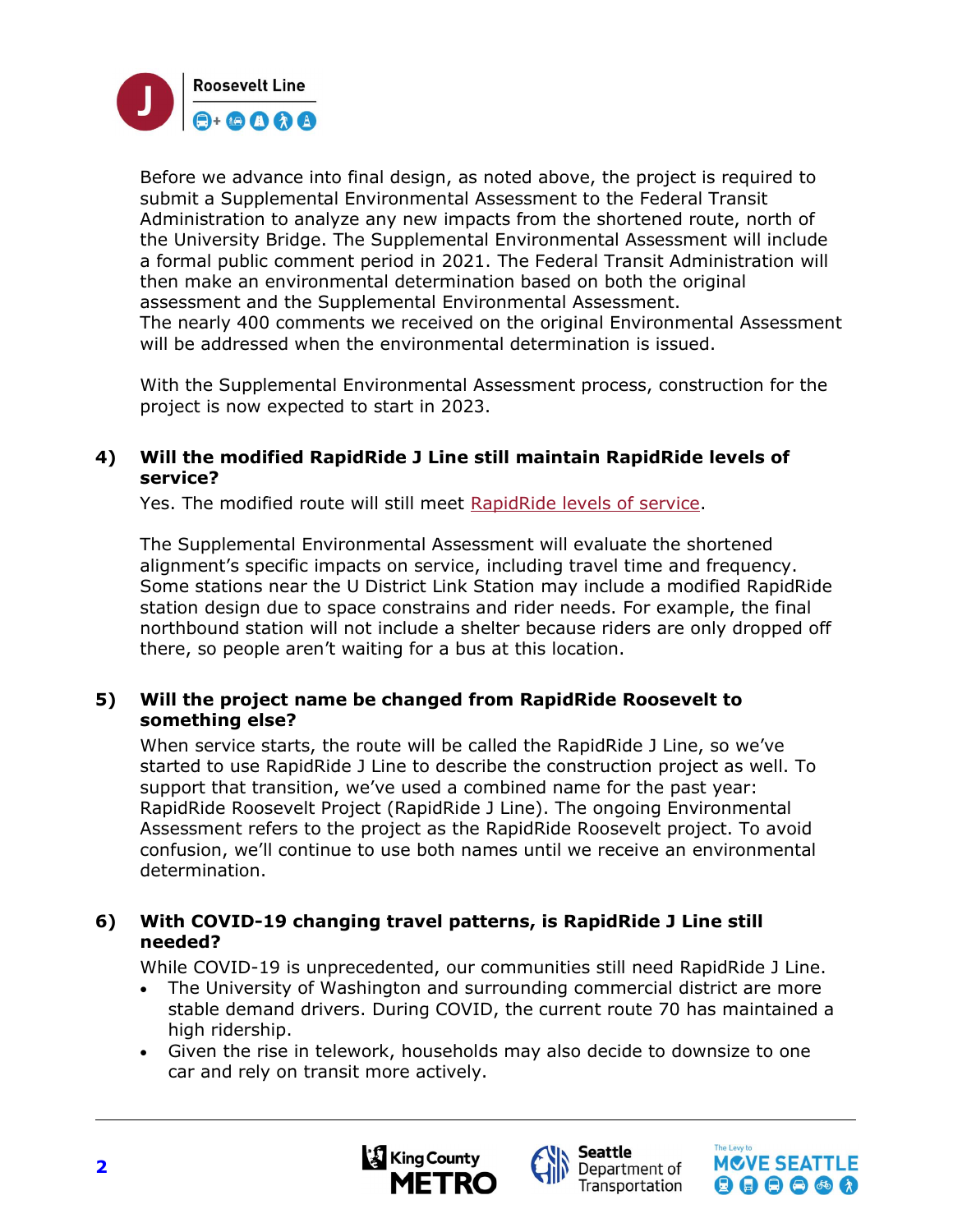

- Even if the job and population growth along the route stagnates, the route would benefit from the infrastructure upgrades that improve transit frequency, travel time, and reliability.
- Transportation is the largest source of emissions, contributing 62% of greenhouse gas emissions in Seattle. Providing attractive alternatives to driving alone is critical to meeting Seattle's climate change goals.

# Shortened route in the U District and Roosevelt neighborhoods

7) Where will the RapidRide J Line actually end, turn around, and layover?





**Seattle** 

Department of

Transportation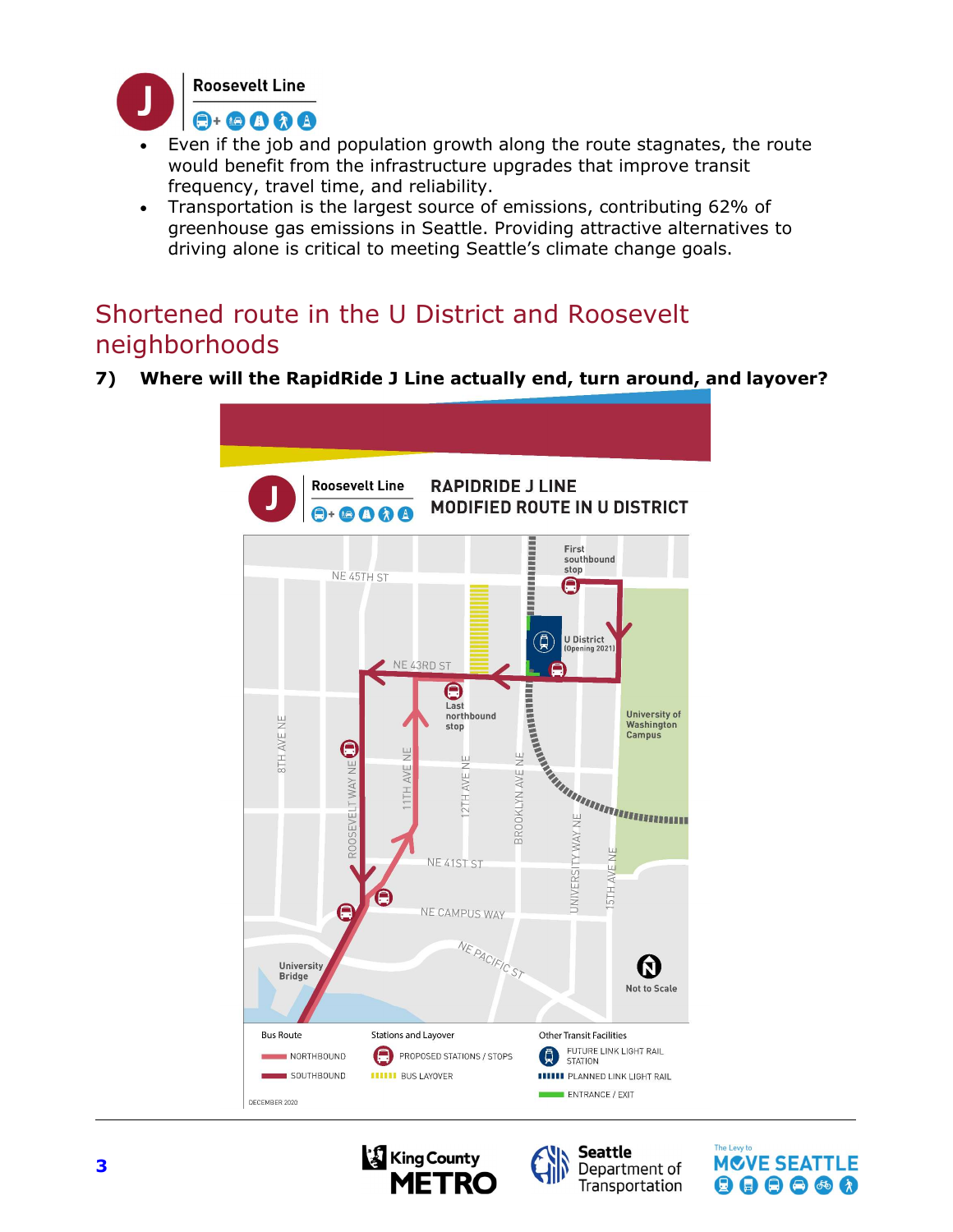

- The last stop when traveling northbound on the modified route is near the NE 43rd St and 12th Ave NE intersection, one block from the U District Link light rail station.
- The modified route plans to use the layover that will be implemented as part of the North Link Connections restructure in September 2021. The layover is on 12th Ave NE between NE 43rd St and NE 45th St.
	- $\circ$  What is a layover? After finishing a trip, King County Metro buses often wait for a few minutes before starting their next trip. These planned layovers are important. They help buses start their next trips on time. Layovers also allow bus operators to take necessary breaks, helping them stay alert behind the wheel.
- The modified route plans to **turn around** and start its southbound service on NE 45th St after laying over on 12th Ave NE.

#### 8) Does this mean RapidRide J line will never be extended to Roosevelt as originally planned?

At this time there is no budget or plan to do so, but the option does remain open to extend this project further north in future years if additional funding becomes available. You'll still be able to take the Route 45, 67, and 73 bus between the Roosevelt and U District Link light rail stations. You can learn more about north end transit connects on King County Metro's North Link Connections Mobility Project website.

# 9) Why is the last northbound station one block away from the U District Link light rail station?

We tried to balance getting the northbound route as close to the U District station and University of Washington campus as possible while balancing capital and operational considerations. For example, the operational improvements are expected to improve reliability and reduce the time for the bus to travel which will offset the additional time it would take to reach your final destination. With the North Link Connections restructure, several other transit routes will also connect more directly to campus, some of which will share stops with the RapidRide J Line to streamline transfers. For example, route 372, which people often use to travel through campus, will share the RapidRide J Line stops on NE 43rd St and NE 45th St. Route 49 will have a connection just south of the University Bridge and follow the 15th Ave NE/Campus Pkwy alignment without first going up to U District Link light rail station This map highlights some options; you can also learn more on King County Metro's North Link Connections Mobility Project website.

For context, we considered several capital and operational tradeoffs, including:

 The NE 43rd St improvements currently under construction will provide improved connections for people walking or riding their bike to the UW campus. The U District station will also offer convenient bike storage. We also plan to expand on the upgrades currently underway around the U District station further west along NE 43rd St as part of the RapidRide J Line project,





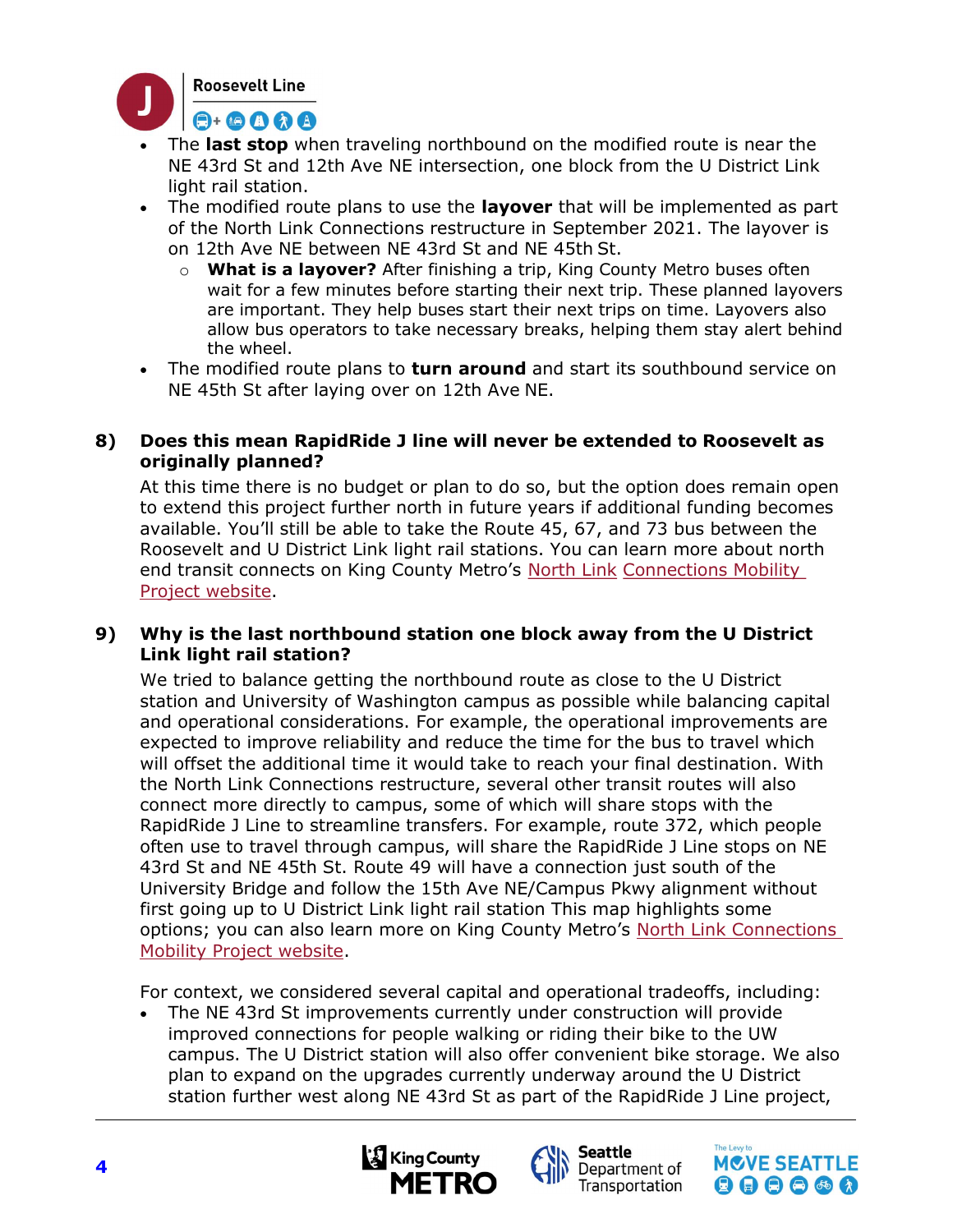

to make it easier to walk and bike along NE 43rd St from the last northbound station to Link and the University of Washington campus.

- Once the U District Link light rail station opens in 2021, NE 43rd St will be westbound only at Brooklyn Ave NE, providing an improved pedestrian and bike environment with less car traffic.
- The RapidRide J Line is a trolley route that relies on overhead wires, which limits potential routing options.
- The U District Link station allows the RapidRide J Line to share a layover location on 12th Ave NE that will be implemented in 2021 as part of the North Link Connections restructure. Sharing this layover location with other routes minimizes the impact on parking, other modes of travel, and local businesses. Planned layovers where King County Metro buses wait for a few minutes before starting their next trip help buses start their next trips on time. Layovers also allow bus operators to take necessary breaks, helping them stay alert behind the wheel.
- Extending northbound service to the southbound stations planned on NE 45th St and at the U District Link light rail station would require buses to circle the Link station to access the layover location, which would add to traffic congestion, reduce the RapidRide J Line frequency because of increased operational costs, and make it significantly more challenging for the RapidRide J Line to stay on schedule.

Continues on next page





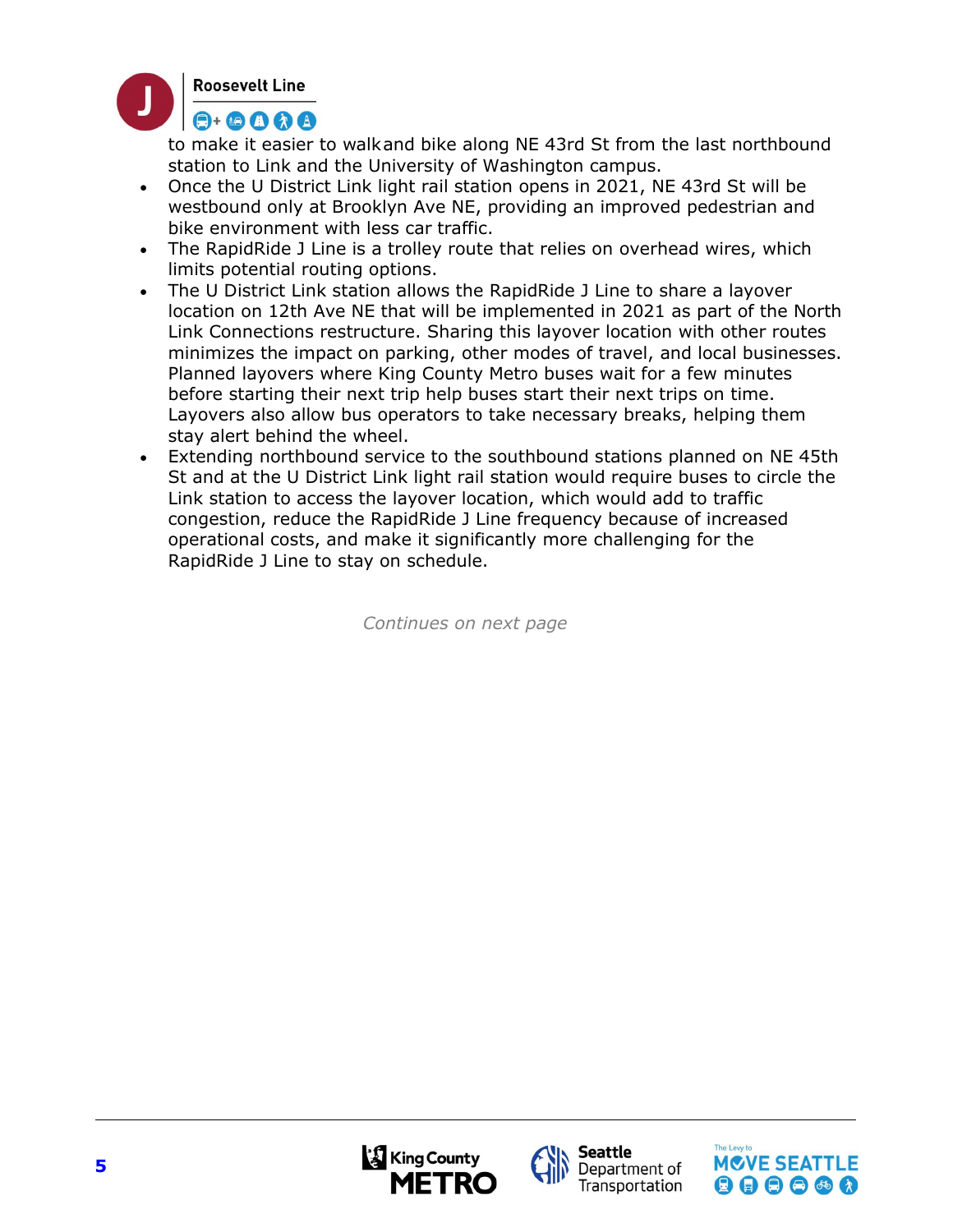

#### 10) What are my alternative transit options in Roosevelt now that the RapidRide J Line will end near the U District Link light rail station?

There are other transit alternatives in the Roosevelt neighborhood that connect to the RapidRide J Line and the U District Link light rail station, providing options for transit riders in this area.

The originally planned RapidRide J Line route ran parallel to Link light rail between the Roosevelt and U District stations. Riders can use Link light rail to travel directly downtown or transfer to RapidRide J line at the U District station for access to Eastlake and South Lake Union.

King County Metro also plans to implement network changes through the North Link Connections restructure in September 2021 to improve local transit connections to Link light rail. The revised network offers a couple of alternatives for riders between the Roosevelt and U District Link light rail stations, including:

- Route 45 | Provides a frequent, all-day connection between Roosevelt and U District stations via University Way NE.
- Route 67 | Provides frequent, all-day transit options between the two stations via Roosevelt Way NE and 12th Ave NE.
- Route 73 | Provides local service between the two stations along 15th Ave NE, Roosevelt Way NE, 12th Ave NE, and University Way NE.

Route 361 will also provide a connection between Northgate and South Lake Union during peak hours.

The RapidRide J Line will further improve transit connections to the Eastlake and South Lake Union neighborhoods with the Roosevelt neighborhood and University District.

With the North Link Connections restructure, several <sup>- Route 67</sup> other transit routes will also connect more directly to  $\frac{1}{2}$  Route 75 campus, including 44, 48, 49, 65/67, 75, and 372.







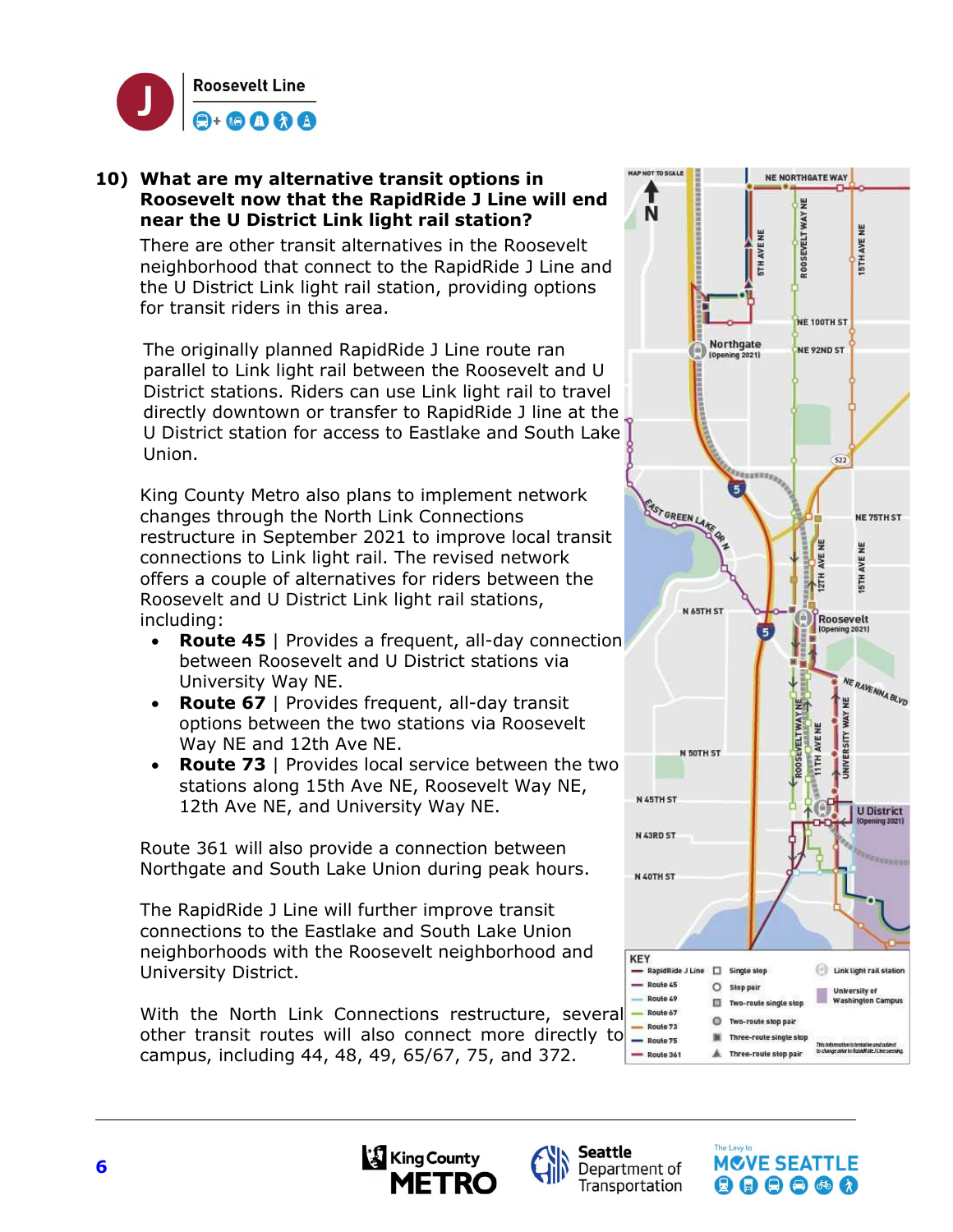

Several of these routes will share stops with the RapidRide J Line to help streamline transfers.

\* King County Metro implements service revisions every six months to improve service. There may be minor revisions to some of these routes before the RapidRide J Line opens. As the overall transit system evolves, we'll continue to refine RapidRide J Line's connections to other routes.

# 11) Why not continue to use the revised route 70?

King County Metro plans to implement network changes through the North Link Connections restructure in September 2021 when the three new Link light rail stations open in north Seattle. When RapidRide J Line service starts, it would replace the revised Route 70.

The modified RapidRide J Line deviates from the revised Route 70 to travel along Roosevelt Way NE and 11th Ave NE. We chose to keep this consistent with the original RapidRide J line because it is:

- Consistent with community expectations and input over the last several years on the RapidRide J Line as well as Seattle and King County Metro's long-term planning, including the Transit Master Plan and Metro Connects.
- Consistent with existing grant funding for the project.
- Forward compatible by keeping the option open to extend the RapidRide J Line to the Roosevelt Link light rail station in future years if additional funding resources become available.

The RapidRide J Line will also improve transit speed and reliability by avoiding some of the congestion and additional turns along NE Campus Pkwy and 15th Ave NE. Each signal a bus passes through increases the over travel time and unpredictability. North of the University Bridge, the proposed RapidRide J Line only goes through two signals north, while the modified Route 70 goes through seven.

The RapidRide J Line also plans to add stations at NE Campus Pkwy and Eastlake Ave NE. Compared to Route 70, this would add about an additional 3 minutes for students walking to the dorms along NE Campus Pkwy or for anyone who wants to use the pedestrian overpass on 15th Ave NE.

With the North Link Connections restructure, several other transit routes will provide service more directly to campus, some of which will share stops with the RapidRide J Line to streamline transfers.

King County Metro can't implement the U District portion of the RapidRide J Line route now instead of the revised Route 70 because the RapidRide J Line would require additional capital improvements, like overhead trolley wire, and the project is pending environmental approval. In the meantime, the revisions to





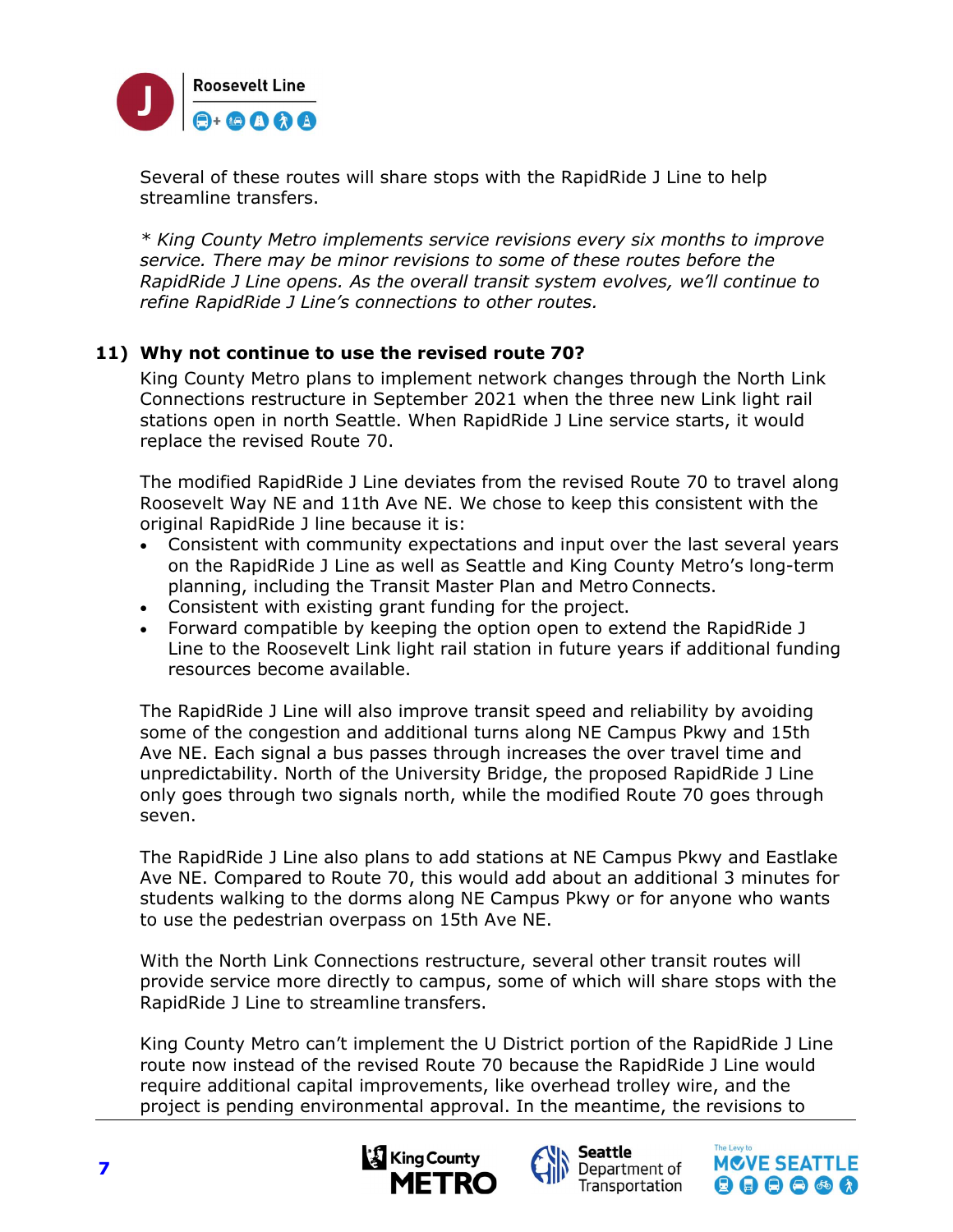

Route 70 improve access to the U District Link light rail station by using existing infrastructure and adding a new stop on NE 43rd Street at Brooklyn Avenue NE.

> RapidRide J Line Modified Route in U District

# Revised Route 70 in U District Planned for 2021



# 12) Will there be additional construction and upgrades on NE 43rd St for the RapidRide J Line?

With the U District Link light rail station opening in 2021, several projects are upgrading NE 43rd St to improve connections for people walking or riding their bike to the station and University of Washington campus. In addition to repaving and upgrading sidewalks with ADA ramps, these projects are adding protected bike lanes on NE 43rd St and installing secure bike storage at the U District station. To improve traffic flow, we are also converting NE 43rd St to westbound only traffic between 15th Ave NE and Brooklyn Ave NE, with transit only between University Way NE – "The Ave" – and Brooklyn Ave NE.

# 13) Projects upgrading NE 43rd St include the:

- NE 43rd Street Improvements project
- 12th Ave NE and NE 43rd St Paving project
- Sound Transit U District Link light rail station project





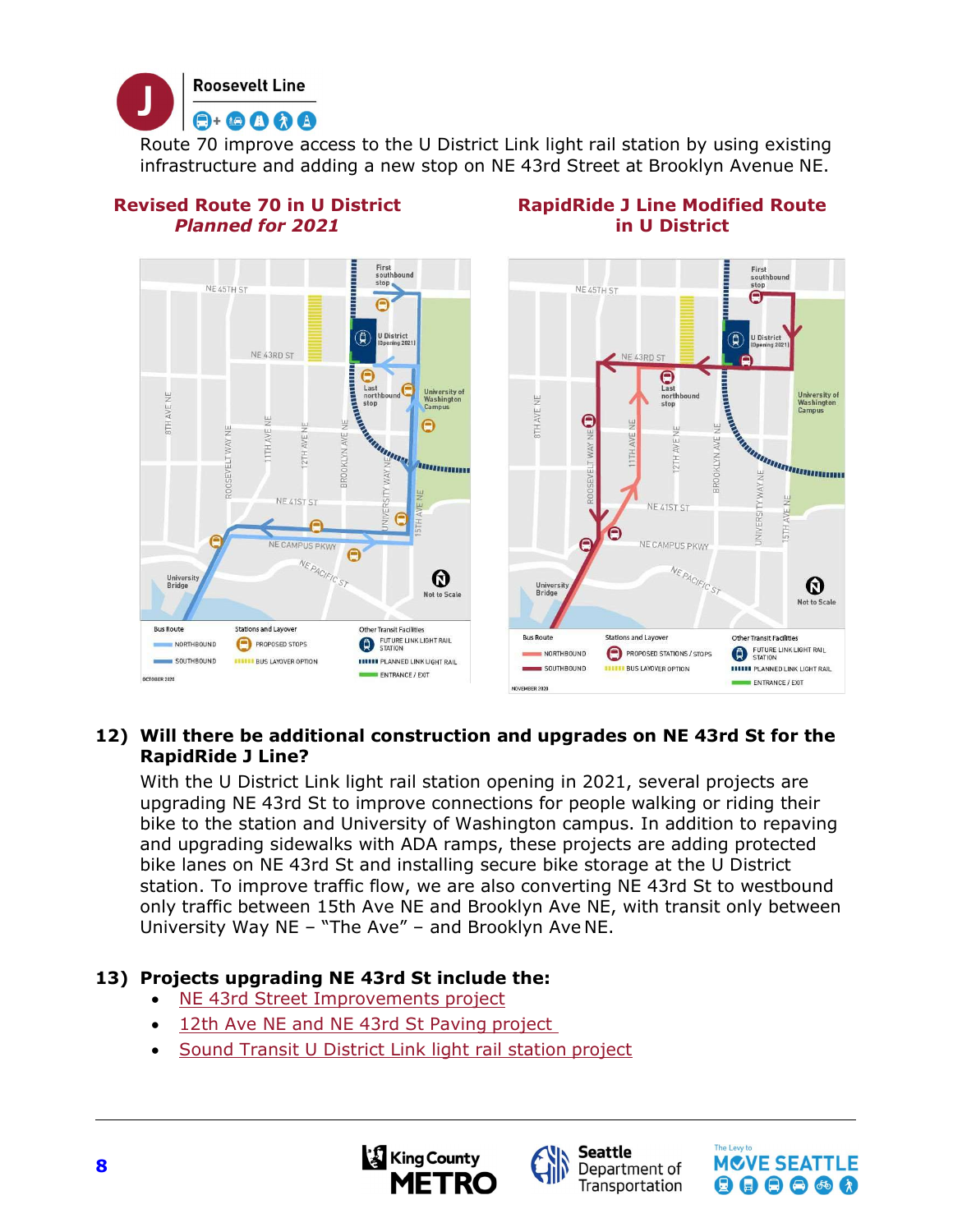

RapidRide J Line will harness and expand on existing plans to upgrade NE 43rd St between Roosevelt Way NE and 12th Ave NE, including:

- Add new pavement on NE 43rd St between Roosevelt Way NE and 12th Ave NE and continuing down 11th Ave NE to NE Campus Pkwy.
- Extend the protected bike lanes on NE 43rd St and add northbound protected bike lanes on 11th Ave NE down to the University Bridge.
- Upgrade the intersections with ADA ramps to improve accessibility.
- Evaluate the sidewalk and lighting conditions to see if upgrades are needed to improve accessibility and safety for people walking.
- Extend the Overhead Contact System (OCS), the overhead trolley wire that will allow the RapidRide J Line to run on electricity.
- $\cdot$  Modify the existing traffic signal at 11th Ave Ne and NE 43rd St to support the trolley wire and analyze if a dedicated phase for people biking would be beneficial.
- Evaluate adding a traffic signal at Roosevelt Way NE and NE 43rd St. Analyze if this will make it easier for buses to turn left onto Roosevelt Way NE as well as improve the experience for people walking and biking.

# 14) How many buses per hour will be stopping along 43rd and at the U District Station?

During peak hours (from  $7 - 9$  AM and  $4 - 6$  PM weekdays), RapidRide J Line will arrive every 7.5 minutes. This means up to 8-10 RapidRide J Line buses will stop along NE 43rd St at the U District Station per hour. Following the North Link Connections restructure, several bus routes will also travel along NE 43rd St.

The North Link Connections restructure will improve bus connections to the three new Link light rail stations in 2021, so several other routes will also stop along NE 43rd St.

# 15) Will the University Bridge openings cause the RapidRide J Line to be delayed?

We analyzed the potential impact the University Bridge openings could have on the RapidRide J Line in the original Environmental Assessment. The University Bridge is not allowed to open during RapidRide J Line's peak hours (7 – 9 AM and 4 – 6 PM weekdays) except for rare situations that only occur a few times a year. The bridge opening typically takes up to 4.6 minutes, which the RapidRide J Line can make up for along the rest of the route. The bus only lane planned near the University Bridge will also help minimize the impact. Overall, the bridge openings will have a minor impact on RapidRide J Line's speed and reliability.

#### 16) When revising the RapidRide J Line did you consider terminating at Husky Stadium to provide better connections to the University of Washington Medical Center?

The original alignment to the Roosevelt Link light rail station was identified back





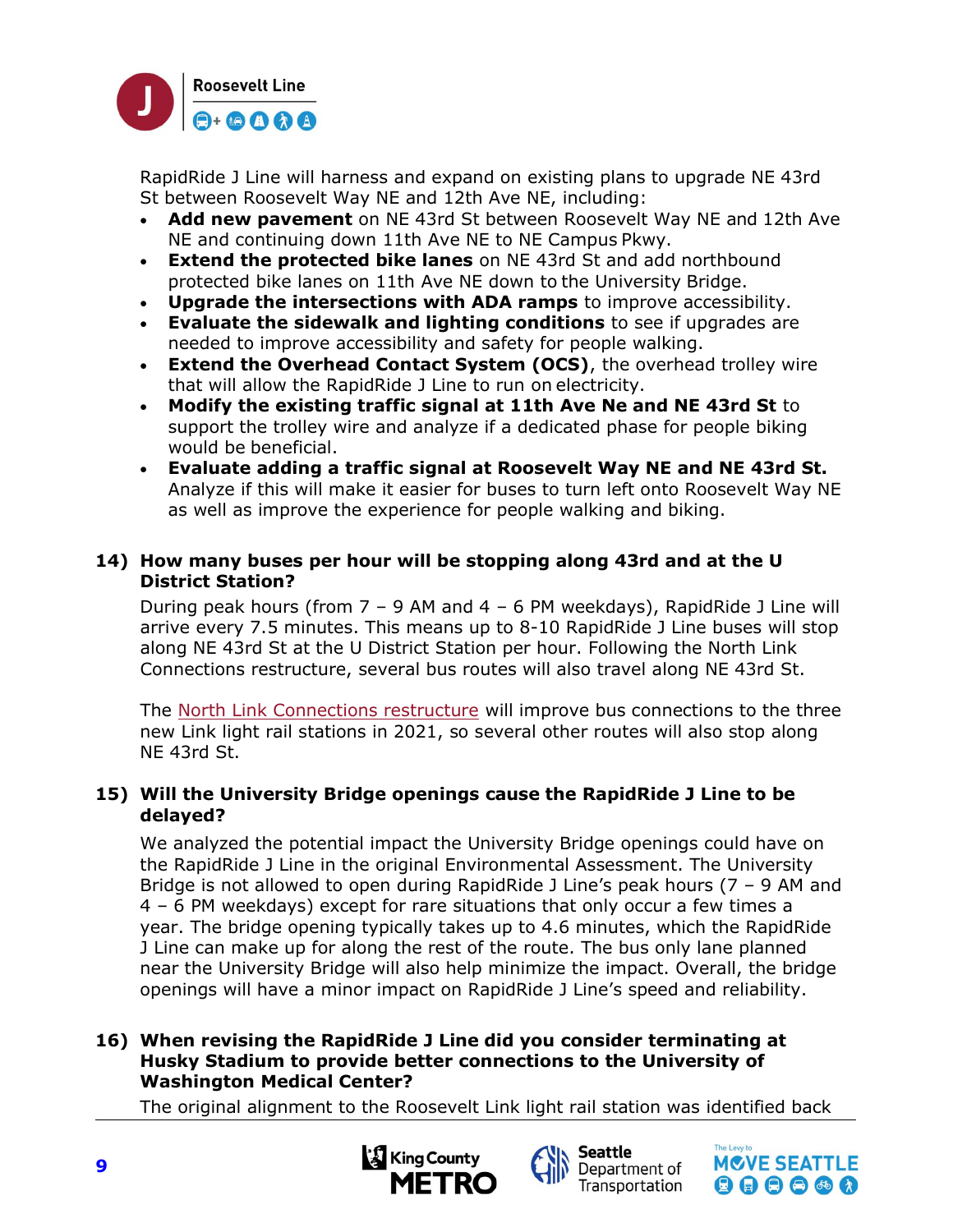

in 2016. Shortening the RapidRide J Line to the U District Link light rail station is consistent with community input over the last several years, maintains grant funding, and keeps the option open to extend to the Roosevelt Link light rail station if additional funding becomes available in the future.

Rerouting the RapidRide J Line to Husky Stadium would have been a more significant change to the RapidRide J Line design. Link light rail and other transit routes also provide better access to Husky Stadium and the University of Washington Medical Center.

# Station/stop locations

17) Will RapidRide J Line service come with increased fare enforcement along the route compared to the Route 70?

The use of all door boarding on RapidRide service usually comes with fare enforcement that is different from regular bus service.

Fare enforcement is currently suspended on all Metro bus service—including RapidRide service—at least through 2020. An update on this decision is expected soon. As part of the adopted 2021-2022 King County budget, Metro is exploring the relationship between safety, fare enforcement, policing, and its impact on equity. Metro is working with King County, the King County Sheriff's Office, cities, and community stakeholders to explore ways to provide safety, security and equity to all of our passengers.

When RapidRide J Line service starts in 2026, fare enforcement will likely look much different—both as part of the move from regular service to RapidRide service, and as part of Metro's reimagining of safety across the mobility network.





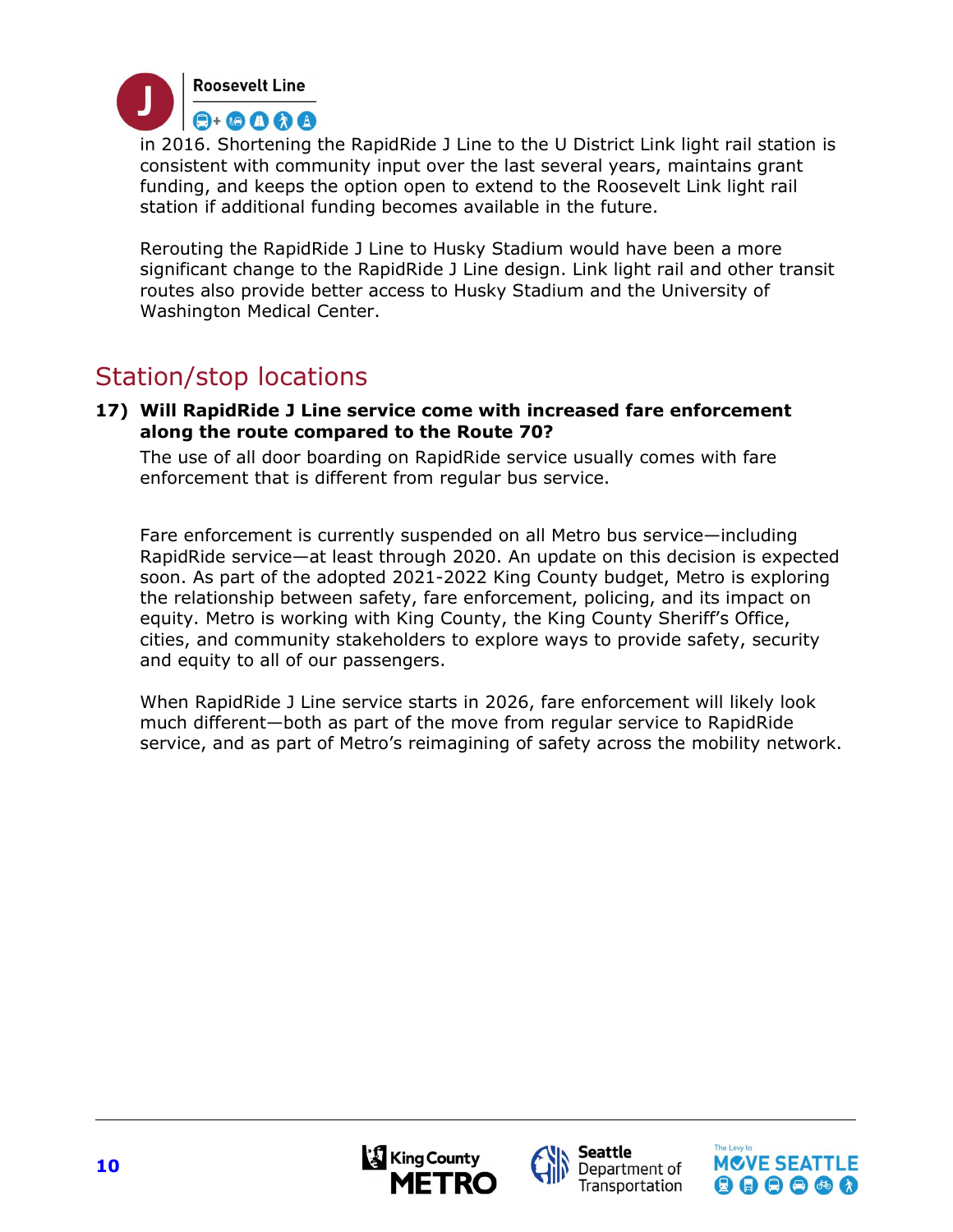

# 18) Will you be updating any of the bus stops in the U District?

Yes, we plan to install several new stations and upgrade some existing stops in the U District. We'll continue to study and refine the station designs as part of the Supplemental Environmental

Assessment.

RapidRide stations have more amenities than a standard bus stop, including realtime arrival information, shelters, and alldoor boarding. We plan to install several new RapidRide stations in the U District:

- On Roosevelt Way NE near NE Campus Pkwy
- On 11th Ave NE near NE Campus Pkwy
- On Roosevelt Way NE near NE 42nd St



The last northbound stop on NE 43rd St near 12th Ave NE will likely just be a standard sign post with the route name because riders are only dropped off at this location. Since people aren't waiting for a bus, real-time arrival information and a shelter aren't necessary.

The first southbound stop on NE 45th St near University Way NE is an existing stop that currently relies on the adjacent building's overhang to shelter riders while they wait. There's limited space, so while we plan to add real-time arrival information, we likely won't be able to install all of the typical RapidRide stop amenities.

Sound Transit is currently installing the southbound stop at the U District Link light rail station, which will include some additional amenities. The revised route 70 will use this stop once the North Link Connections restructure is implemented in 2021. We're coordinating with Sound Transit and may upgrade this stop further when we construct the RapidRide J line.

#### 19) Why not shift the southbound stop on NE 45th St to the west so it's

#### closer to the U District Link light rail station?

This is an existing stop that will be served by several routes. We'll analyze the feasibility and impact of shifting the stop to the west, closer to Brooklyn Ave NE. If it's feasible from a technical and operational standpoint, then we'd work with not only riders, but also nearby residents and the Neptune Theater to discuss potential impacts and tradeoffs given the limited space.





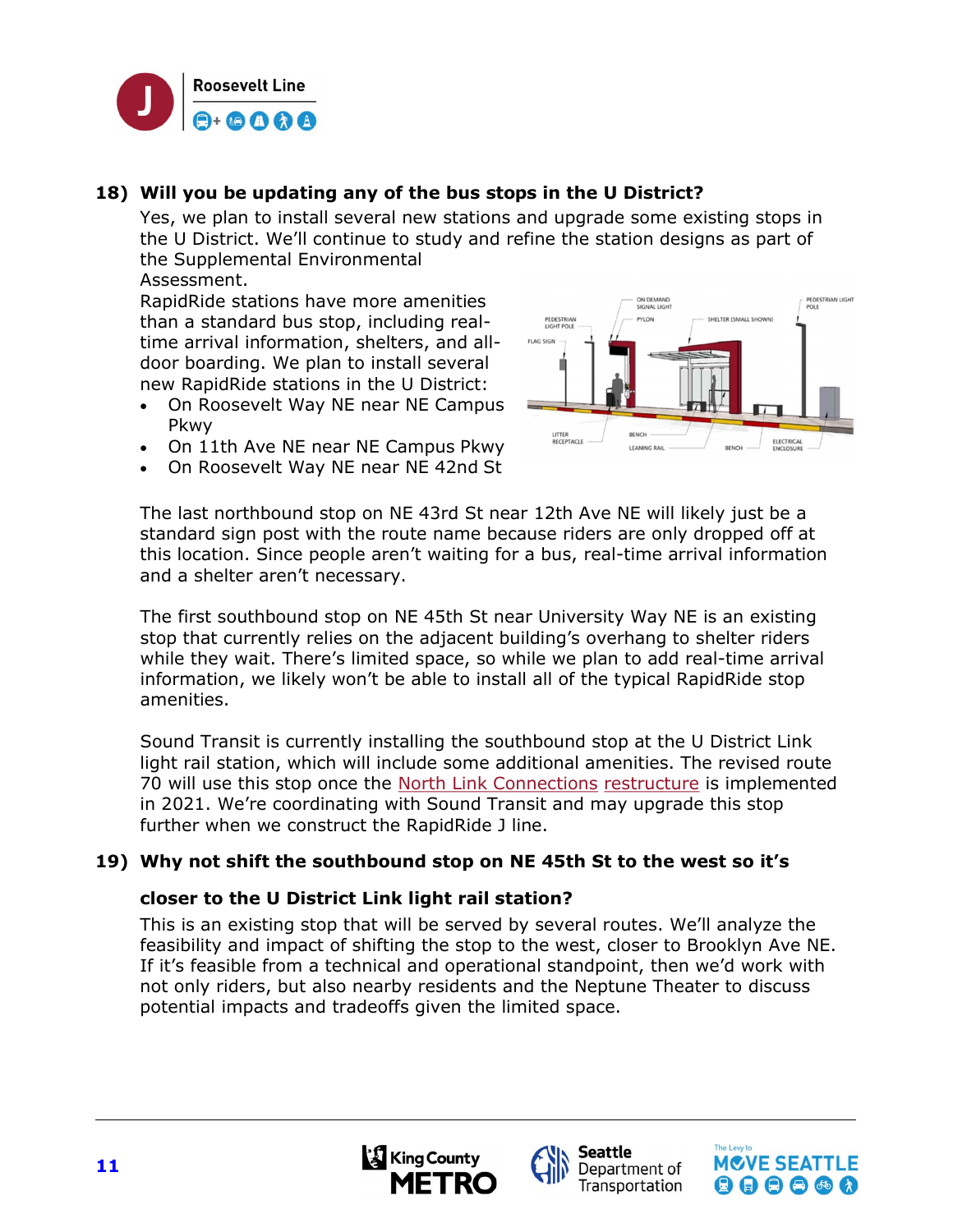

# 20) Will the RapidRide J line lengthen the southbound bus island on Roosevelt Way NE at NE 42nd St?

We're exploring whether improvements like lengthening the bus island are needed at this stop. We've started analyzing this station as part of the Supplemental Environmental Assessment but may not get to that level of detail until the final design.

#### 21) How will people walking, biking, and riding transit interact at the upgraded RapidRide stations?

We'll refine the station plans during final design and each station may be slightly different.

Based on the current best practices, we'll likely route the protected bike lane behind the bus station to reduce conflicts between the bus and people biking. We



may also raise the protected bike lane at the station to encourage people biking to slow down. The bus shelter helps create a buffer between people biking and waiting for transit.

# Bike facilities

# 22) Will SDOT still install protected bike lanes in the U District?

Yes, SDOT still plans to install protected bike lanes through RapidRide J Line and other projects on:

- 11th Ave NE from the University Bridge to NE 43rd St
- NE 43rd St

SDOT is still exploring several options to extend protected bike lanes on 11th Ave NE to the Roosevelt Link light rail station as originally planned.

# 23) Will the protected bike lane on 11th Ave NE be on the left or the right side of the street?

The protected bike lane will be on the right hand (east) side of 11th Ave NE between the University Bridge and NE 43rd St.

If another project extends the protected bike lane farther north towards the Roosevelt Link light rail station, we'd decide then whether to shift the





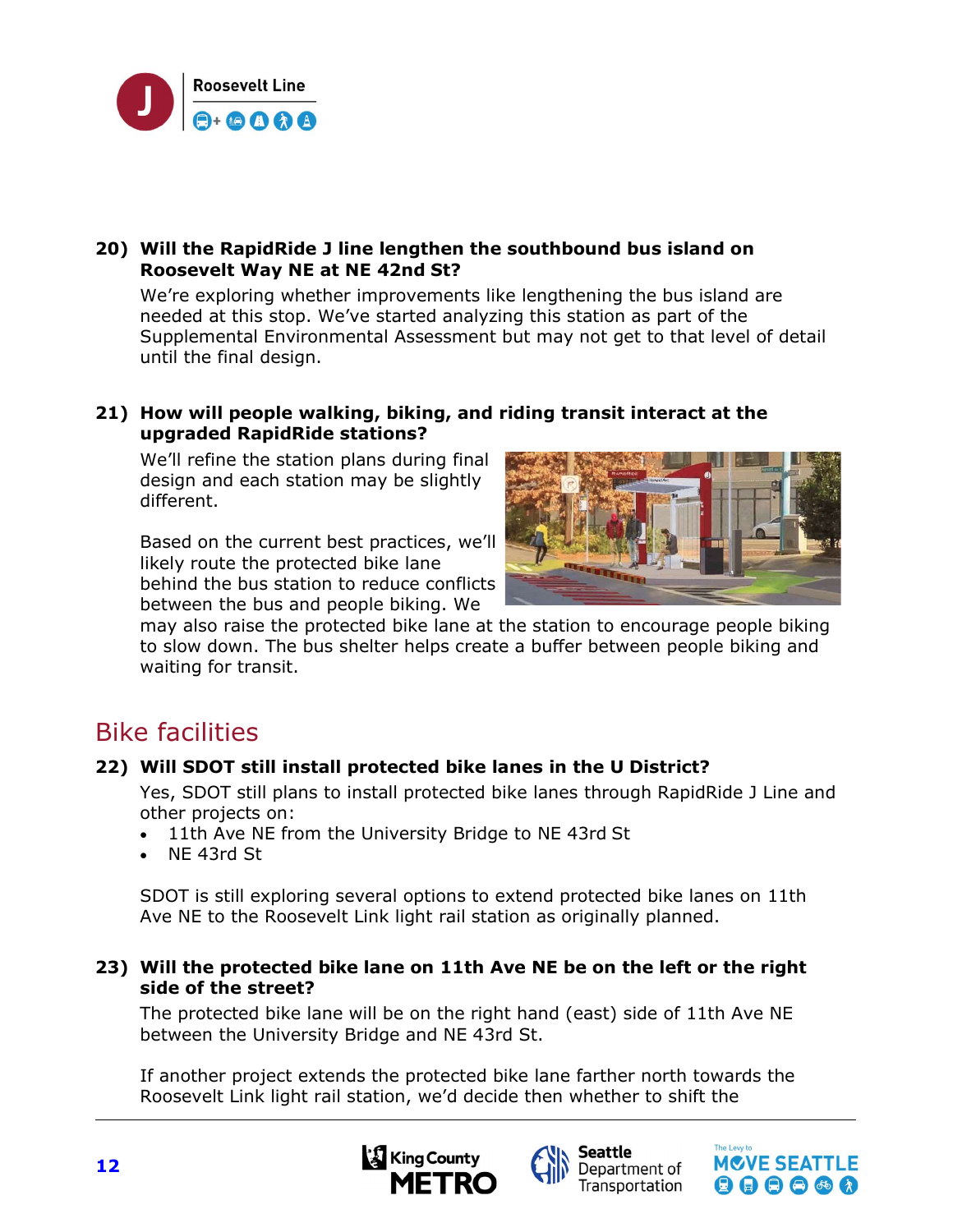

protected bike lane to the left side at NE 43rd St as shown in our preliminary plans.

Best practices for protected bike lanes are continuing to evolve locally as well as nationally. For example, we've heard some concerns about conflicts on Roosevelt Way NE between people walking and biking, particularly near bus stations. Seattle's latest Right-of-Way Improvements Manual recommends placing protected bike lanes on the left side for one-way streets with high- capacity rapid transit, such as RapidRide Roosevelt (RapidRide J Line). Locating the protected bike lane on the left:

- Improves safety for bicyclists by separating them from other modes and removing them from mixed traffic.
- Reduces the number of potential conflicts with cars at driveways and side streets compared to locating the protected bike lane on the right side.
- Maintains the greatest amount of parking on 11th and 12th Avenues NE.
- Optimizes connections to the Roosevelt Link light rail station for people biking.

When the RapidRide J Line and protected bike lane were originally going to go all the way to the Roosevelt Link light rail station, we were planning to shift the protected bike lane from the left to the right side at NE 43rd St. Since the RapidRide J Line will now end atNE  $43<sup>rd</sup>$  St, we're still planning to install the protected bike lane on the right (i.e. east) side of 11th Ave NE between the University Bridge and NE 43rd St.

# 24) Will the project still install protected bike lanes on Eastlake Ave E? Yes.

As part of the RapidRide J Line project, SDOT still plans to install protected bike lanes on Eastlake Ave E, north of Fairview Ave N. As originally planned, we anticipate these protected bike lanes will open when RapidRide J Line service starts.

In [response to community concerns we reviewed other bike facility and route](http://www.seattle.gov/Documents/Departments/SDOT/TransitProgram/RapidRide/Roosevelt/RapidRideRoosevelt_Eastlake_Bicycle_Facility_Evaluation.pdf)  options for the project. The one-way protected bike lanes on Eastlake Ave E provided the highest-quality bike facility. Even the least impactful bicycle route that passed the initial screening would still remove 250 spaces on Eastlake Ave E.

Separately, the **Eastlake Avenue Protected Bike Lanes Project** plans to install protected bike lanes farther south on Eastlake Ave E between Fairview Ave N and Stewart St. You can find the latest updates on the two phases of this project on the project page. Construction for Phase 1 of this project will begin as soon as spring 2021, in alignment with King County

Metro's Eastlake Layover Facility. Phase 2 of the project, between Roy St and Fairview Ave N, is still in the early stages of design.





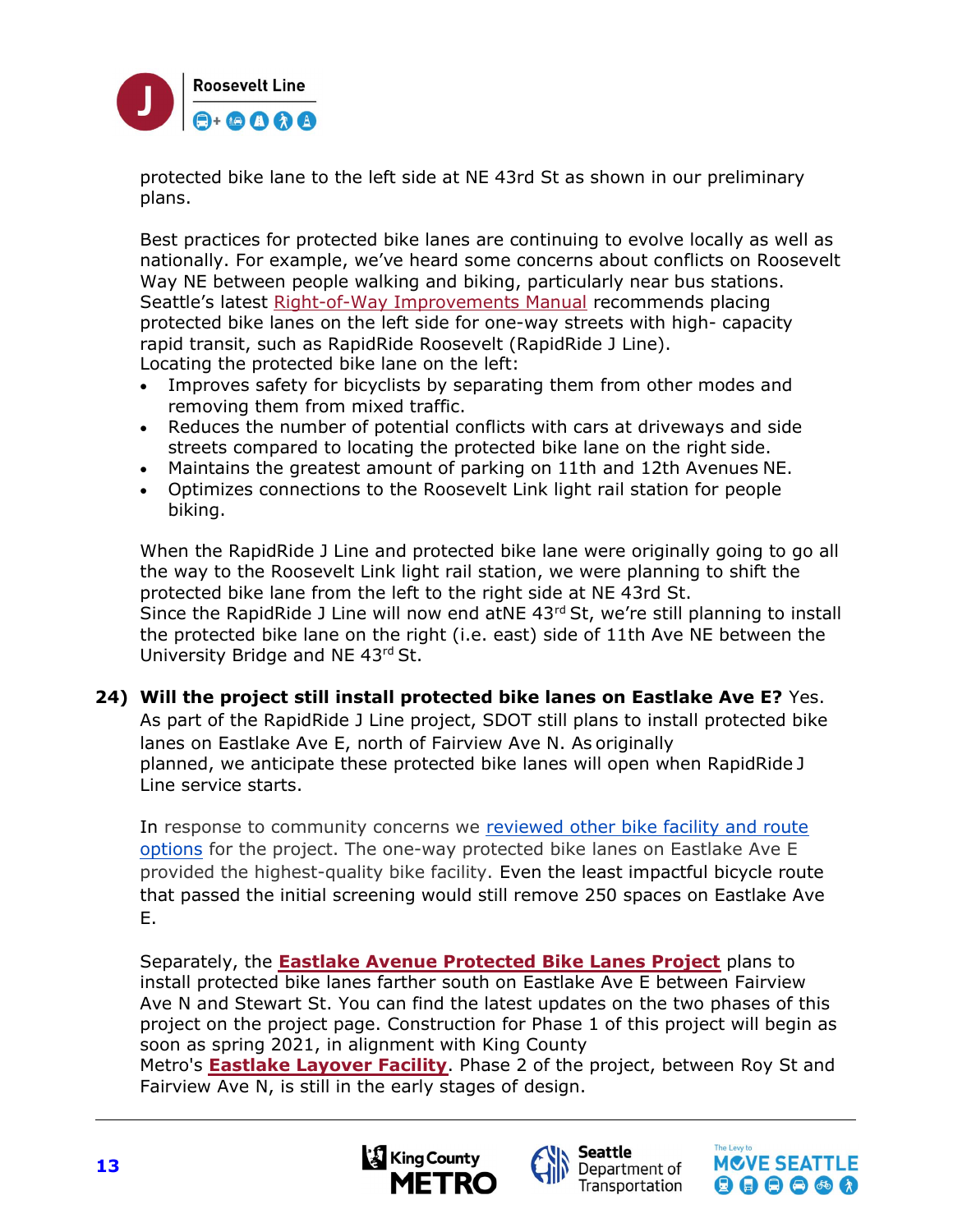

# 25) Will the protected bike lanes reduce the width of the sidewalk?

The RapidRide J Line project will typically not impact the sidewalk width. The sidewalk may be slightly narrower immediately behind some of the RapidRide J Line stations but will always be at least 3 feet wide and ADA accessible.

# Maintained route in Eastlake, South Lake Union, and Downtown neighborhoods

# 26) Are there any updates on the parking mitigation strategies in Eastlake?

We know many community members are eager to advance the parking mitigation strategies and for responses to your comments on the original Environmental Assessment. Responses to the 400 comments we received on the original Environmental Assessment and any new comments received on the Supplemental Environmental Assessment will be responded to in the environmental determination.

To minimize potential delays, SDOT issued a Request for Qualifications (RFQ) in summer 2020 and selected a final design consultant in fall 2020. Once the environmental determination is issued, we can move more quickly to refine the project design and advance key community considerations like parking mitigation strategies including supporting shared parking, relocating load zones, and updating Restricted Parking Zone (RPZ) 8.

# 27) Given the updated timeframe, will Eastlake Ave E be repaved in advance of the project?

We've considered whether to repave Eastlake Ave E sooner. That would expand the overall construction timeframe and impacts on nearby businesses and residents though because there would be construction for the pavingand then additional construction for the RapidRide J Line. At this point, we're still planning to complete the paving along Eastlake Ave E during RapidRide J Line construction, which could start as soon as 2023. To avoid rework, minimize costs, and limit the impact on the community we typically try to do the deepest work first. In Eastlake, the water main upgrade are deeper than repaving.

#### 28) Has the project determined whether to shift the northbound RapidRide station planned on Eastlake Ave E between E Boston St and E Lynn St to the south, closer to the E Boston St intersection?

We have not advanced any analysis or design for this station location beyond what was presented in the original Environmental Assessment published in January 2020. We've heard a lot of interest from the community in this station location, so look forward to analyzing it further as part of our final design. The station will be considered as we advance into final design after the Supplemental Environmental Assessment and environmental determination. Particularly given the driveways nearby, we want to be thoughtful in considering the potential